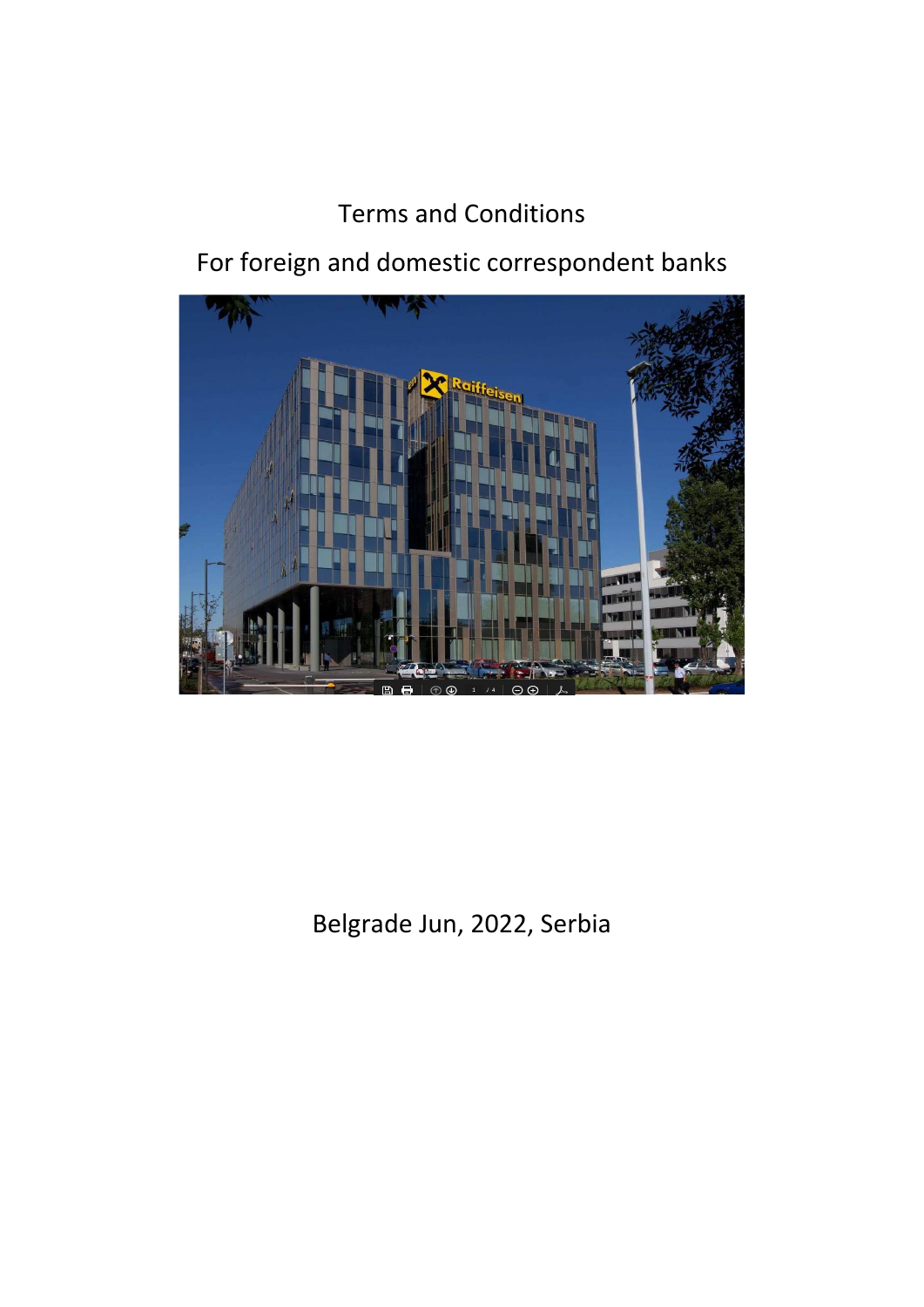#### I Current account services

| 1. | Account opening                                                                                                                       | Free of charge                |  |
|----|---------------------------------------------------------------------------------------------------------------------------------------|-------------------------------|--|
|    | Any additional costs that may be incurred during the account opening (i.e. translation,<br>notarization) shall be borne by the Client |                               |  |
|    | 2. Account maintenance fee                                                                                                            | EUR 40,00 monthly per account |  |
| 3. | Minimum balance                                                                                                                       | not required                  |  |
| 4. | Overdraft                                                                                                                             | not allowed                   |  |
| 5. | Credit interest                                                                                                                       | by agreement                  |  |
| 6. | <b>SWIFT Statements MT950</b>                                                                                                         | EUR 1,00 per message          |  |
| 7. | <b>Additional reports</b>                                                                                                             | EUR 15,00 per report          |  |
| 8. | Interim transaction report (MT942)                                                                                                    | EUR 25,00 per month           |  |
| 9. | Investigations of current account                                                                                                     | EUR 30,00                     |  |
|    | 10. Balance confirmation                                                                                                              | <b>EUR 50,00</b>              |  |
|    | 11. Audit confirmation                                                                                                                | EUR 75,00 per item            |  |
|    | 12. Signature correctness verification                                                                                                | <b>EUR 20,00</b>              |  |

## II Bank to bank transfers

| 1. Bank to bank transfers   |                   |  |
|-----------------------------|-------------------|--|
| Credits (MT2xx)             | free of charge    |  |
| Debits (MT2xx) and MT202COV | EUR 1,50 per item |  |

#### III Payments

1. Commercial payments (MT1xx)

| Charges BEN/SHA                 | free of charge |
|---------------------------------|----------------|
| Charges OUR                     |                |
| up to EUR 10.000, 00            | EUR 8,00       |
| EUR 10.000,01 - EUR 20.000, 00  | EUR 10,00      |
| EUR 20.000, 01 - EUR 30.000, 00 | EUR 15,00      |
| EUR 30.000, 01 - EUR 40.000, 00 | EUR 25 00      |
| EUR 40.000, 01 - EUR 50.000, 00 | EUR 35,00      |
| From EUR 50.000, 01             | EUR 50,00      |

- 2. Onward payments from foreign banks in favor of Serbian banks clients
	- Charges BEN/SHA ……. 0,10% min RSD 200,00 for the receiving bank, max EUR 50,00
- 3. Amendment and investigations of orders, cancellation of payments

|  | For the payments up to EUR 100,00 | EUR 10,00 |
|--|-----------------------------------|-----------|
|--|-----------------------------------|-----------|

- For the payments from EUR 100,00 EUR 30,00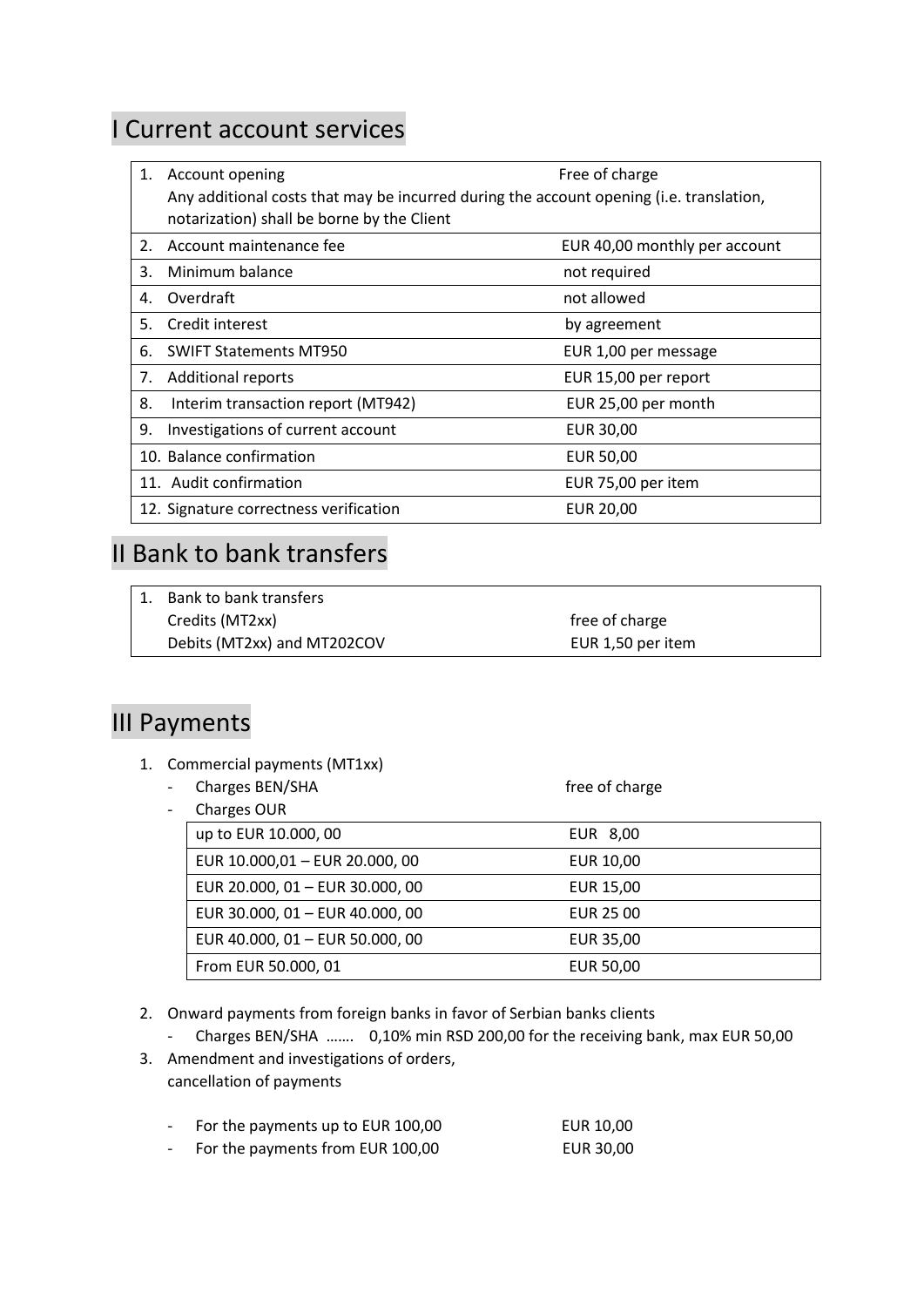4. Following fees will be deducted from the principal (onward payments received from foreign banks in favor of foreign banks clients) – option SHA/BEN

| up to EUR 10.000, 00            | EUR 8,00         |
|---------------------------------|------------------|
| EUR 10.000,01 - EUR 20.000, 00  | EUR 20,00        |
| EUR 20.000, 01 - EUR 30.000, 00 | EUR 30,00        |
| EUR 30.000, 01 - EUR 40.000, 00 | EUR 40 00        |
| EUR 40.000, 01 - EUR 50.000, 00 | <b>EUR 50,00</b> |
| From EUR 50.000, 01             | <b>EUR 50,00</b> |

| 5. Return of funds                        | EUR 20,0         |
|-------------------------------------------|------------------|
| 6. Payment inquiries (processed payments) |                  |
| $\bullet$ Up to one month                 | EUR 20.00        |
| Older than 1 months                       | <b>EUR 50,00</b> |

In line with standard market practice, any further third-party charges incurred during the investigation will be passed on to your good bank.

### IV Documentary Collection

|    | Commission for collection                           | 0,15% min EUR 75,00                      |
|----|-----------------------------------------------------|------------------------------------------|
| 2. | Obtaining acceptance of drafts                      | 0,15% min EUR 75,00                      |
| 3. | Commission for release of documents free of payment | 0,06% min EUR 75,00                      |
| 4. | Goods disposal charges                              | 0,03% min EUR 75,00                      |
|    | Amendment commission                                | EUR 75,00 per amendment                  |
| 6. | Documentary or clean collections with protest       | $0,15\%$ min EUR 75,00 + cost of protest |

### V Documentary Credits

|    | Pre-Advising                                 | EUR 50,00                           |
|----|----------------------------------------------|-------------------------------------|
|    | 2. Advising a credit                         | 0,10% min EUR 20,00 max EUR 150, 00 |
|    | Issuing fee                                  | by agreement                        |
| 4. | Preparation fee                              | 0,12% min EUR 75,00 max EUR 120,00  |
|    | Confirmation fee                             | by agreement                        |
|    | 6. Amendment fee for non-material amendments | EUR 75,00                           |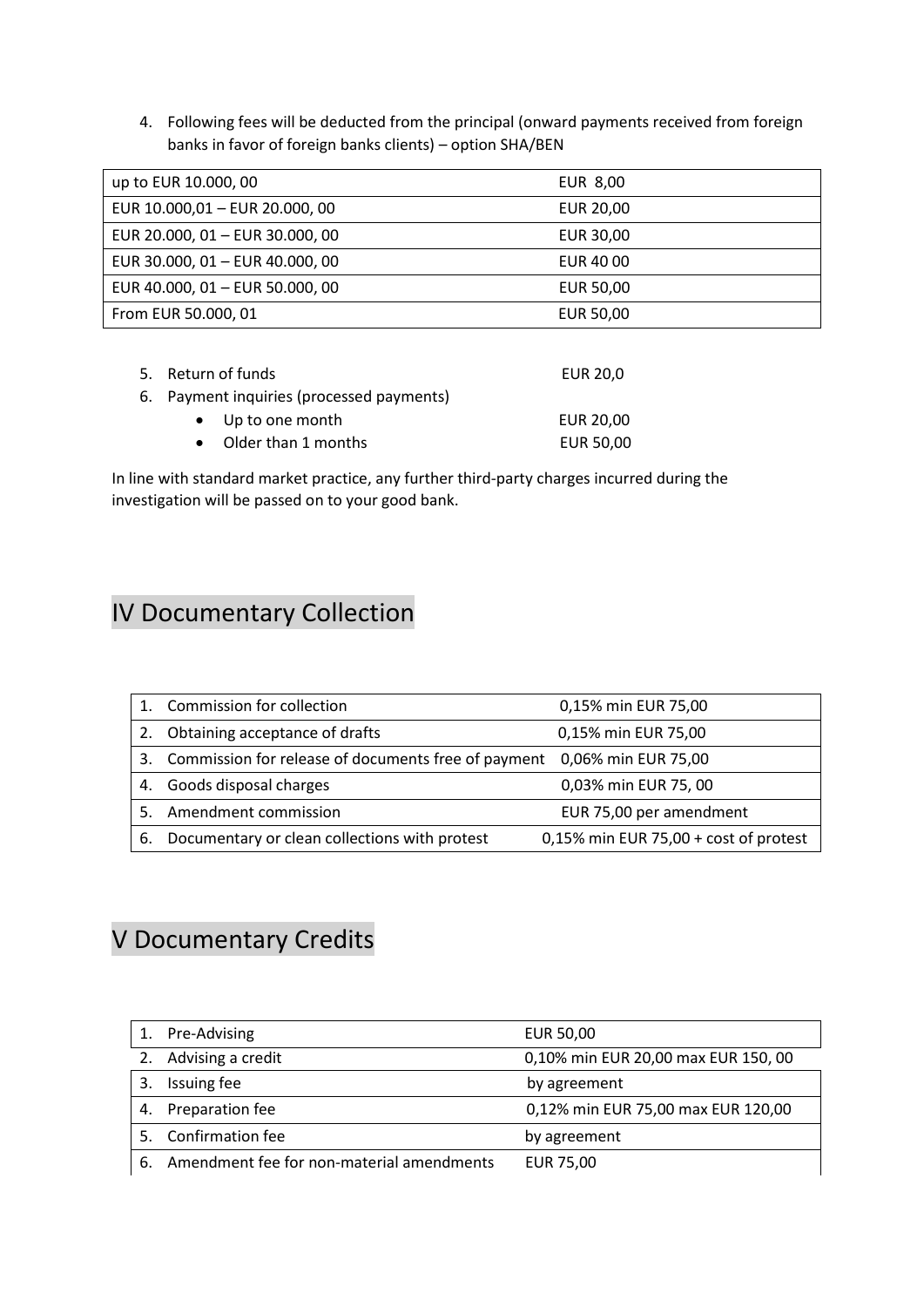| 7. Cancellation of credits                                                                               | EUR 75,00           |  |
|----------------------------------------------------------------------------------------------------------|---------------------|--|
| 8. Commission for examining of documents                                                                 | 0,20% min EUR 75,00 |  |
| 9. Commission for the further advice of L/G to other Serbian bank 0,20% min. EUR 75,00<br>max EUR 100,00 |                     |  |
| 10. Charge for admission of discrepant documents                                                         | EUR 75,00           |  |

# VI Letters of Guarantees/Standby L/Cs

| 1. |                                                                                  |
|----|----------------------------------------------------------------------------------|
| 2. | Issuing of the guarantee against counter-guarantee of standby L/C  by agreement  |
| 3. |                                                                                  |
|    | EUR 30,00                                                                        |
|    |                                                                                  |
|    | 6. Commission for the further advice of L/G/STB to other Serbian bank  EUR 70,00 |
|    |                                                                                  |

## VII Cut-off time

| Commercial payments on us-value date indicated       | 14:00 CET |
|------------------------------------------------------|-----------|
| +0                                                   |           |
| Commercial payments not on us-value date             | 14:00 CET |
| indicated +0                                         |           |
| Bank to bank transfers $-$ value date indicated $+0$ |           |
| For book transfers<br>$\bullet$                      | 14:00 CET |
| For other banks                                      | 14:00 CET |
|                                                      |           |

# VIII General Rules

1. This list is a subject to change without previous notice